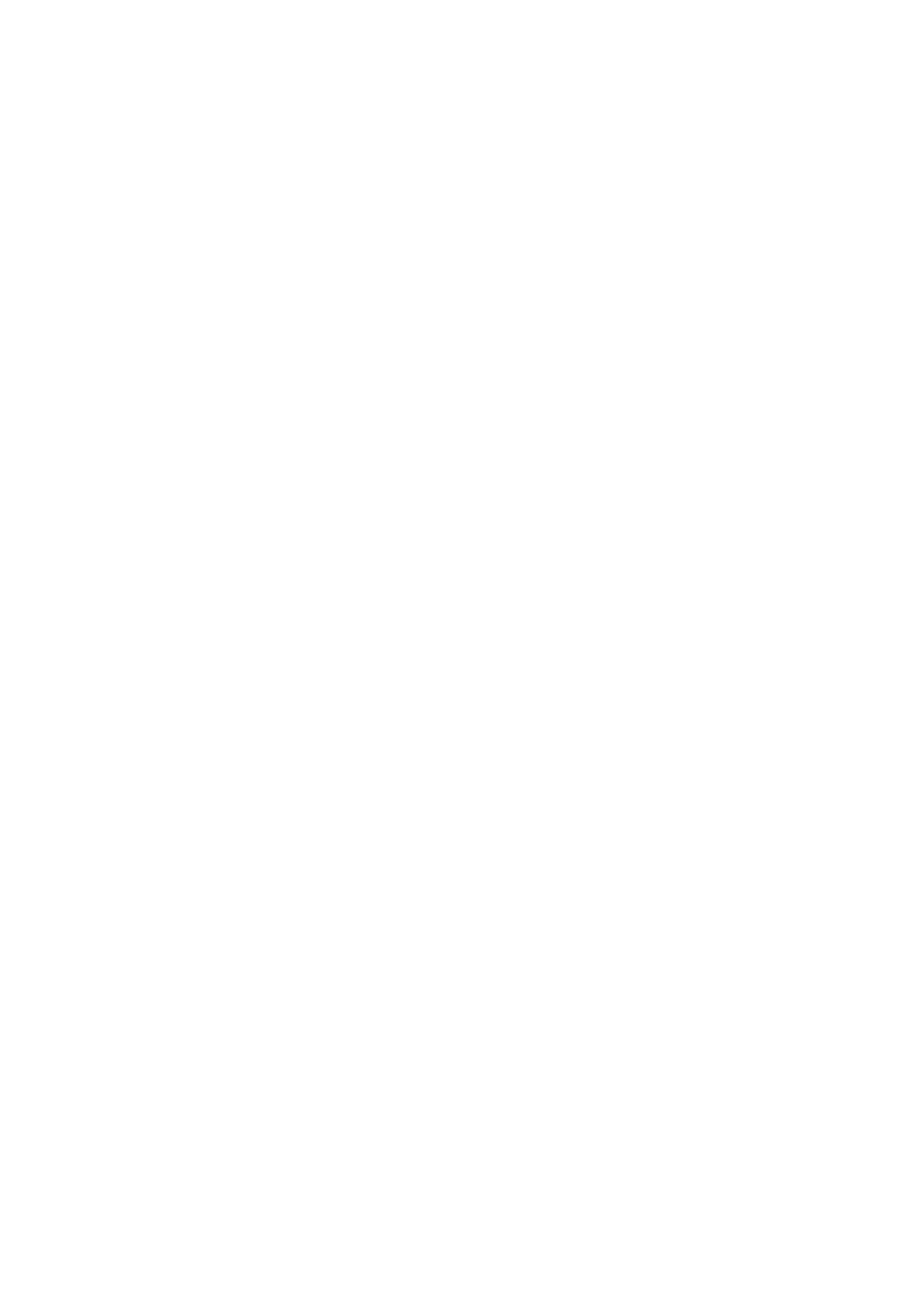

Note: a roll-call was conducted that ascertained the following members were in attendance at the commencement of the meeting:  $√$ 

| <b>Member</b>               |              | <b>Member</b>               |              |
|-----------------------------|--------------|-----------------------------|--------------|
| Cr C Darby                  | ✓            | Cr S Henderson              | $\checkmark$ |
| Cr J Bartley                | $\checkmark$ | Cr R Hills                  | $\checkmark$ |
| Cr C Casey                  | $\checkmark$ | Cr T Mulholland             | ✓            |
| Deputy Mayor BC Cashmore    | $\checkmark$ | Cr D Newman                 | ✓            |
| <b>Cr E Collins</b>         | ✓            | Cr G Sayers                 | ✓            |
| Cr P Coom                   | $\checkmark$ | Cr D Simpson                |              |
| Cr L Cooper                 | ✓            | Cr S Stewart                | $\checkmark$ |
| Cr A Dalton                 | $\checkmark$ | Cr W Walker                 | ✓            |
| Cr A Filipaina              | $\checkmark$ | Cr J Watson                 | $\checkmark$ |
| <b>Cr C Fletcher</b>        |              | <b>IMSB Member K Wilson</b> | ✓            |
| Mayor P Goff                | $\checkmark$ | Cr P Young                  |              |
| <b>IMSB Member T Henare</b> | $\checkmark$ |                             |              |

# **1 Apologies**

Resolution number PLA/2022/14

MOVED by Cr C Darby, seconded by Cr J Bartley:

#### **That the Planning Committee:**

**a) accept the apologies from the following members:**

# **Early Departure**

**Cr E Collins – on council business Cr L Cooper – on council business**

#### **CARRIED**

Note: Subsequently, Cr E Collins and Cr L Cooper returned to the meeting after brief departures on council business.

An apology was subsequently received from Cr D Simpson for early departure on council business.

Note: The Chairperson advised the meeting that Item 16: Auckland Unitary Plan - Proposed Plan Change - Rezoning of 1023 and 1039 Linwood Road, Kingseat had been withdrawn.

# **2 Declaration of Interest**

There were no declarations of interest.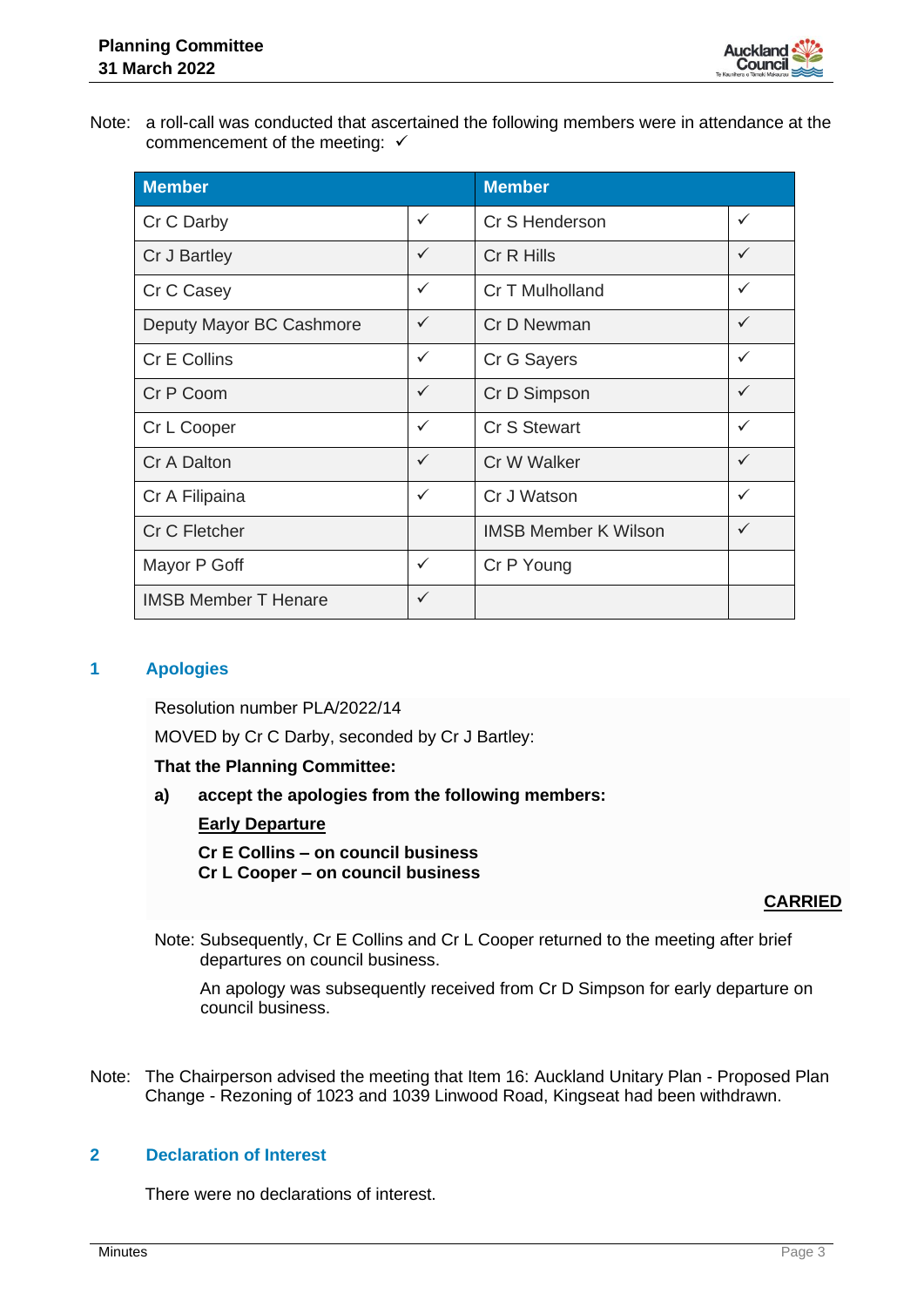

# **3 Confirmation of Minutes**

Resolution number PLA/2022/15

MOVED by Cr C Darby, seconded by Cr J Bartley:

#### **That the Planning Committee:**

**a) confirm the ordinary minutes of its meeting, held on Thursday, 3 March 2022, as a true and correct record.**

**CARRIED**

*Cr C Fletcher joined the meeting at 10.05am. Cr P Young joined the meeting at 10.07am.*

#### **4 Petitions**

#### **4.1 Scotty Witherow - Petition relating to private helipads on Aotea/Great Barrier Island**

Note: the petitioner was unable to attend the meeting to speak to the petition.

#### Petition Prayer:

*"We, the undersigned, call for an immediate moratorium on all new helipad consents for Aotea/Great Barrier, while the impact of existing helicopter traffic is investigated and understood, and the local community, alongside mana whenua, seeks permanent limits on the number of helipads across the island."*

Resolution number PLA/2022/16

MOVED by Cr P Coom, seconded by Deputy Mayor BC Cashmore:

#### **That the Planning Committee:**

**a) receive the petition and forward it to the Chief of Strategy for consideration.**

#### **CARRIED**

#### **4.2 Devonport Heritage – Petition relating to the protection of the Special Character Area for Devonport and elsewhere in Auckland**

Margot McRae attended the meeting to speak to the petition.

#### The petition states:

*"Devonport is a unique and highly valued Auckland destination that attracts visitors from around New Zealand and the world.* 

*Auckland Council must recognise its historic significance by continuing with the Special Character Area rules that will protect it for future generations."*

The petition can be found online at the following link:<https://bit.ly/3K9WpKN>

Supporting information was provided. Copies have been placed on the official minutes and are available on the Auckland Council website as minutes attachments

Resolution number PLA/2022/17

MOVED by Cr R Hills, seconded by Cr C Fletcher:

#### **That the Planning Committee:**

**a) thank Margot McRae – Devonport Heritage for attending the meeting.**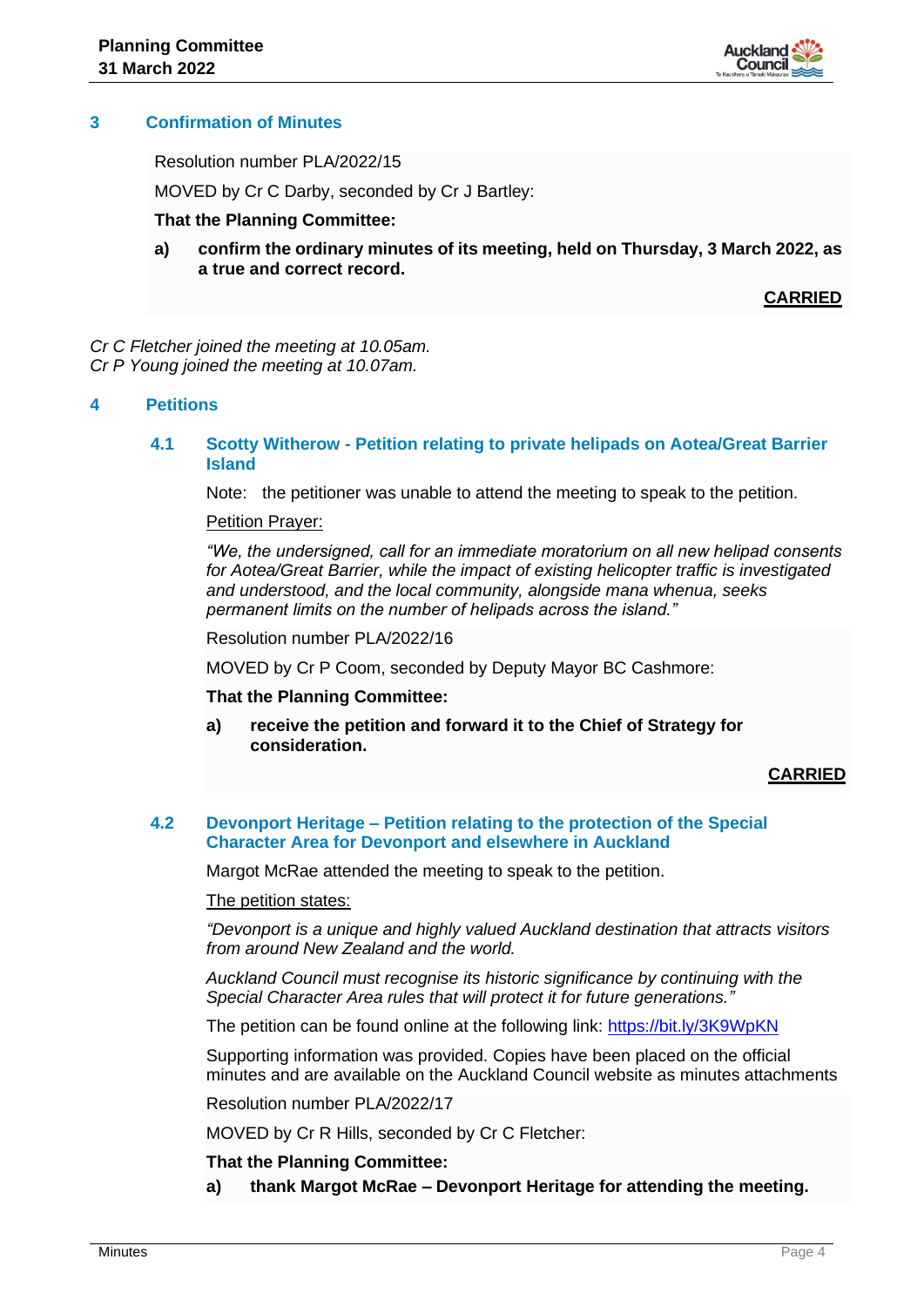

#### **b) receive the petition and forward it to the Chief of Strategy for consideration.**

# **CARRIED**

#### **Attachments**

A 31 March 2022, Planning Committee: Item 4.2: Devonport Heritage – Petition relating to the protection of the Special Character Area for Devonport and elsewhere in Auckland, supporting information

#### **5 Public Input**

#### **5.1 Chloe Swarbrick, Member of Parliament for Auckland Central - helipads and helicopter matters**

Chloe Swarbrick submitted written information which was circulated to members. A copy had been placed on the official minutes and is available on the Auckland Council website as a minutes attachment.

Resolution number PLA/2022/18

MOVED by Cr P Coom, seconded by Cr C Darby:

#### **That the Planning Committee:**

**a) receive the written submission on helipads and helicopter matters from Chloe Swarbrick, Member of Parliament for Auckland Central.** 

#### **CARRIED**

#### **Attachments**

A 31 March 2022, Planning Committee: Item 5.1 - Public Input - Chloe Swarbrick, Member of Parliament - helipads and helicopter matters, written submission

#### **6 Local Board Input**

#### **6.1 Local Board Input: Orakei Local Board - National Policy Statement on Urban Development**

Chair Scott Milne and Member Troy Churton were present to speak with the committee.

Supporting information was tabled. Copies have been placed on the official minutes and the supporting information is available on the Auckland Council website as a minutes attachment.

Resolution number PLA/2022/19

MOVED by Cr D Simpson, seconded by Cr C Fletcher:

#### **That the Planning Committee:**

**a) receive the Orakei Local Board input regarding the National Policy Statement on Urban Development and thank local board Chair Scott Milne and Member Troy Churton for attending the meeting.**

#### **CARRIED**

#### **Attachments**

A 31 March 2022, Planning Committee: Item 6.1 - Local Board Input: Orakei Local Board - National Policy Statement on Urban Development, supporting information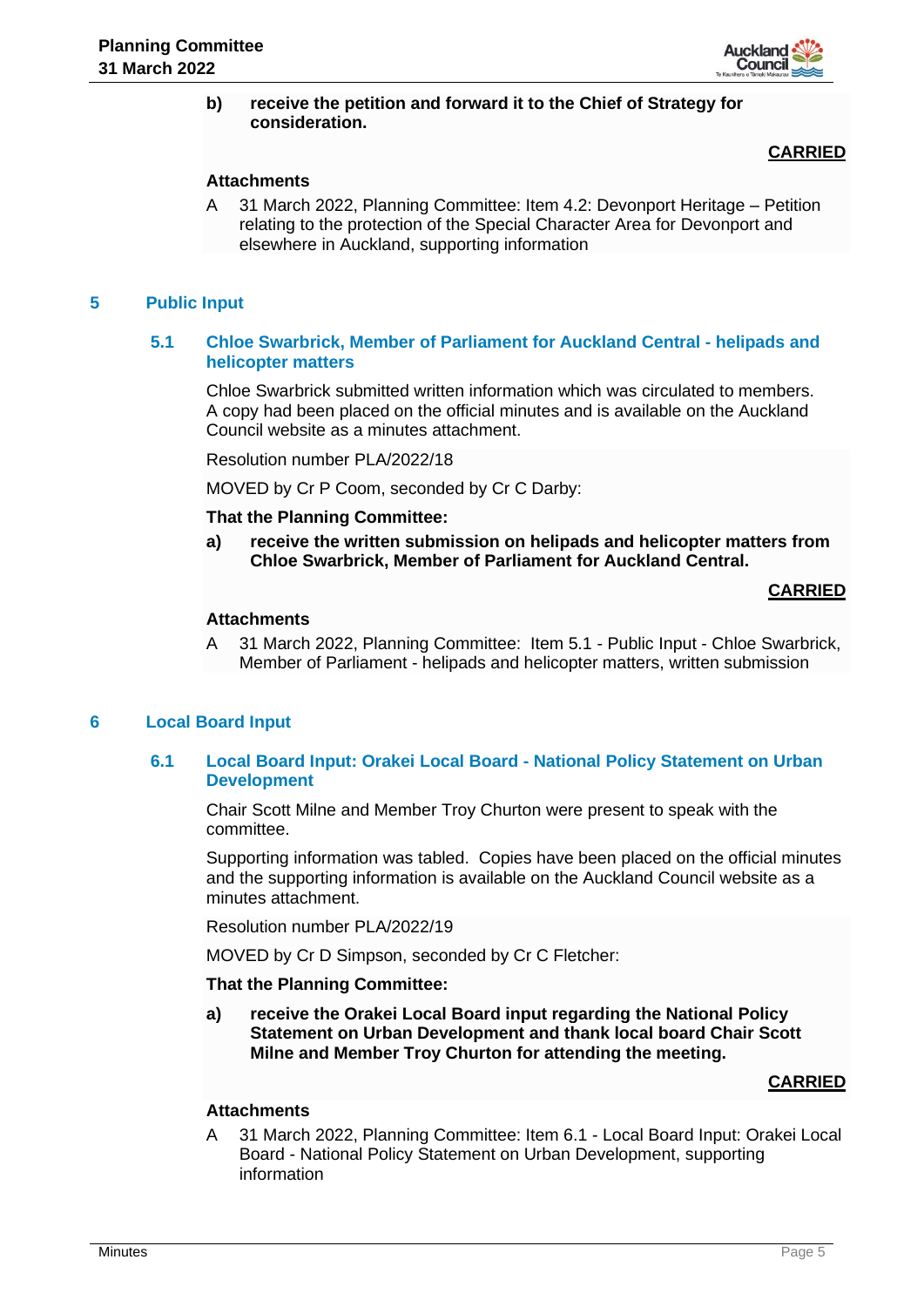

# **6.2 Local Board Input: Waitemata Local Board - Helipads**

Deputy Chair Alexandra Bonham was present to speak with the committee.

A presentation was provided. A copy has been placed on the official minutes and is available on the Auckland Council website as a minutes attachment.

Resolution number PLA/2022/20

MOVED by Cr P Coom, seconded by Cr A Dalton:

#### **That the Planning Committee:**

**a) receive the Waitematā Local Board input regarding helipads and thank local board Deputy Chair Alexandra Bonham for attending the meeting.**

**CARRIED**

#### **Attachments**

A 31 March 2022, Planning Committee: Item 6.2 - Local Board Input: Waitemata Local Board - Helipads, presentation

#### **6.3 Local Board Input: Aotea/Great Barrier Local Board - helipads**

Chair Izzy Fordham was present to speak with the committee.

Supporting information was tabled and a presentation provided. Copies have been placed on the official minutes and the supporting information is available on the Auckland Council website as a minutes attachment.

Resolution number PLA/2022/21

MOVED by Cr P Coom, seconded by Cr L Cooper:

#### **That the Planning Committee:**

**a) receive the Aotea/Great Barrier Local Board input regarding helipads and thank local board Chair Izzy Fordham for attending the meeting.**

**CARRIED**

#### **Attachments**

- A 31 March 2022, Planning Committee: Item 6.3 Local Board Input: Aotea/Great Barrier Local Board - helipads, presentation
- B 31 March 2022, Planning Committee: Item 6.3 Local Board Input: Aotea/Great Barrier Local Board - helipads, supporting information

#### **6.4 Local Board Input: Waiheke Local Board - helipads and helicopter matters**

Chair Cath Handley and Member Robin Tucker were present to speak with the committee.

A presentation was provided. A copy has been placed on the official minutes and is available on the Auckland Council website as a minutes attachment.

Resolution number PLA/2022/22

MOVED by Cr P Coom, seconded by Cr A Dalton:

#### **That the Planning Committee:**

**a) receive the Waiheke Local Board input regarding helipads and helicopter matters, and thank local board Chair Cath Handley and Member Robin Tucker for attending the meeting.**

#### **CARRIED**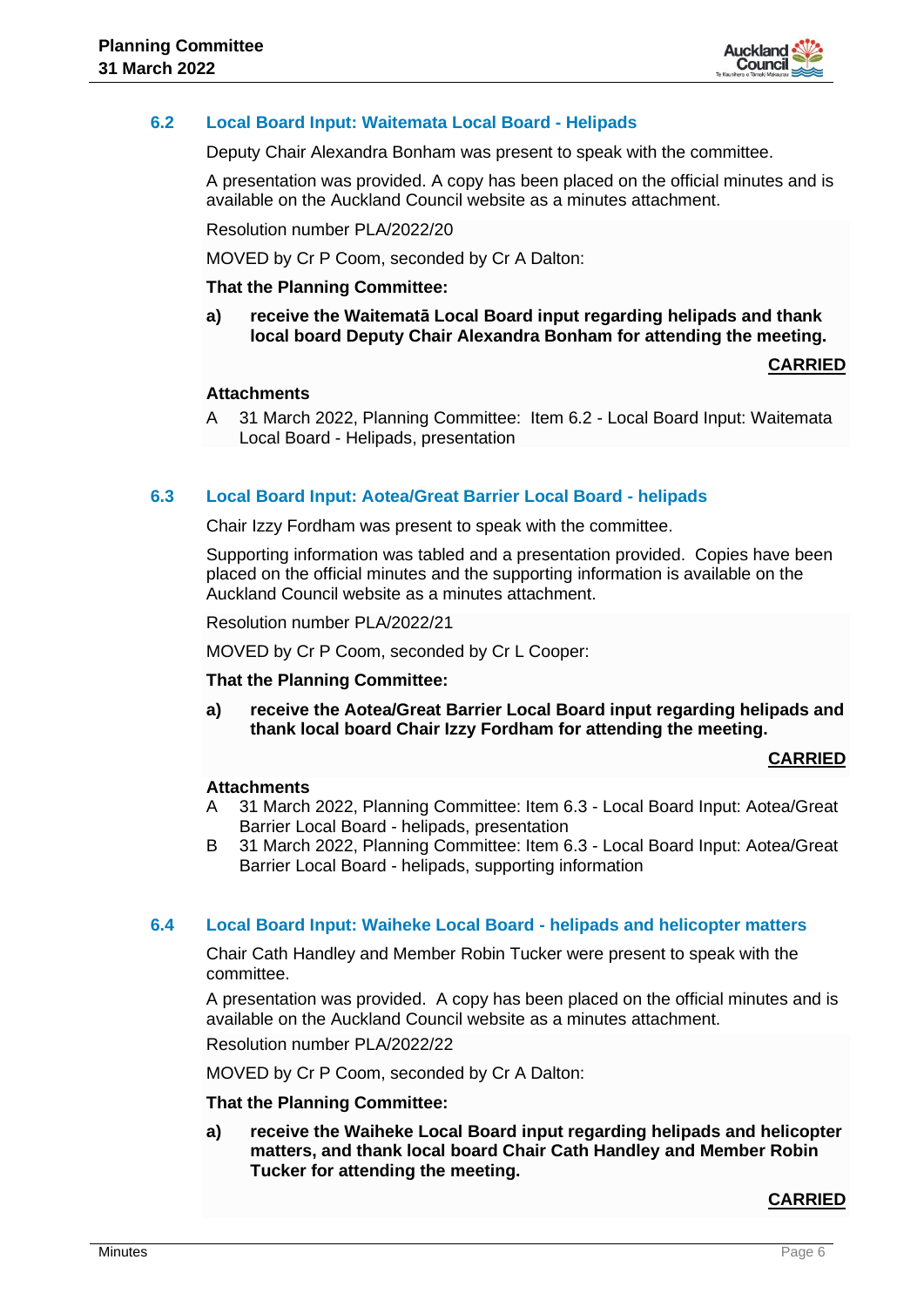

#### **Attachments**

A 31 March 2022, Planning Committee: Item 6.4 - Local Board Input: Waiheke Local Board - helipads and helicopter matters, presentation

#### **7 Extraordinary Business**

There was no extraordinary business.

The meeting adjourned at 11.33am and reconvened at 11.43am.

#### **8 Review of the Auckland Parking Strategy - endorsement for public consultation**

A presentation was provided. A copy has been placed on the official minutes and is available on the Auckland Council website as a minutes attachment.

*Cr L Cooper left the meeting at 12.57pm. Cr L Cooper returned to the meeting at 1.59pm.*

MOVED by Cr C Darby, seconded by Cr J Bartley:

That the Planning Committee:

- a) note feedback received on the Parking Discussion Document which has helped shape the development of the Draft Auckland Parking Strategy 2022.
- b) endorse the Draft Auckland Parking Strategy 2022 for public consultation in April 2022 as shown in Attachment A of the agenda report.
- c) note that following the committee's endorsement the Auckland Transport Board will consider approving the Draft Auckland Parking Strategy 2022 for public consultation.

The motion was put in parts.

Resolution number PLA/2022/23

MOVED by Cr C Darby, seconded by Cr J Bartley:

#### **That the Planning Committee:**

**a) note feedback received on the Parking Discussion Document which has helped shape the development of the Draft Auckland Parking Strategy 2022.**

**CARRIED**

Resolution number PLA/2022/24

MOVED by Cr C Darby, seconded by Cr J Bartley:

#### **That the Planning Committee:**

**b) endorse the Draft Auckland Parking Strategy 2022 for public consultation in April 2022 as shown in Attachment A of the agenda report.**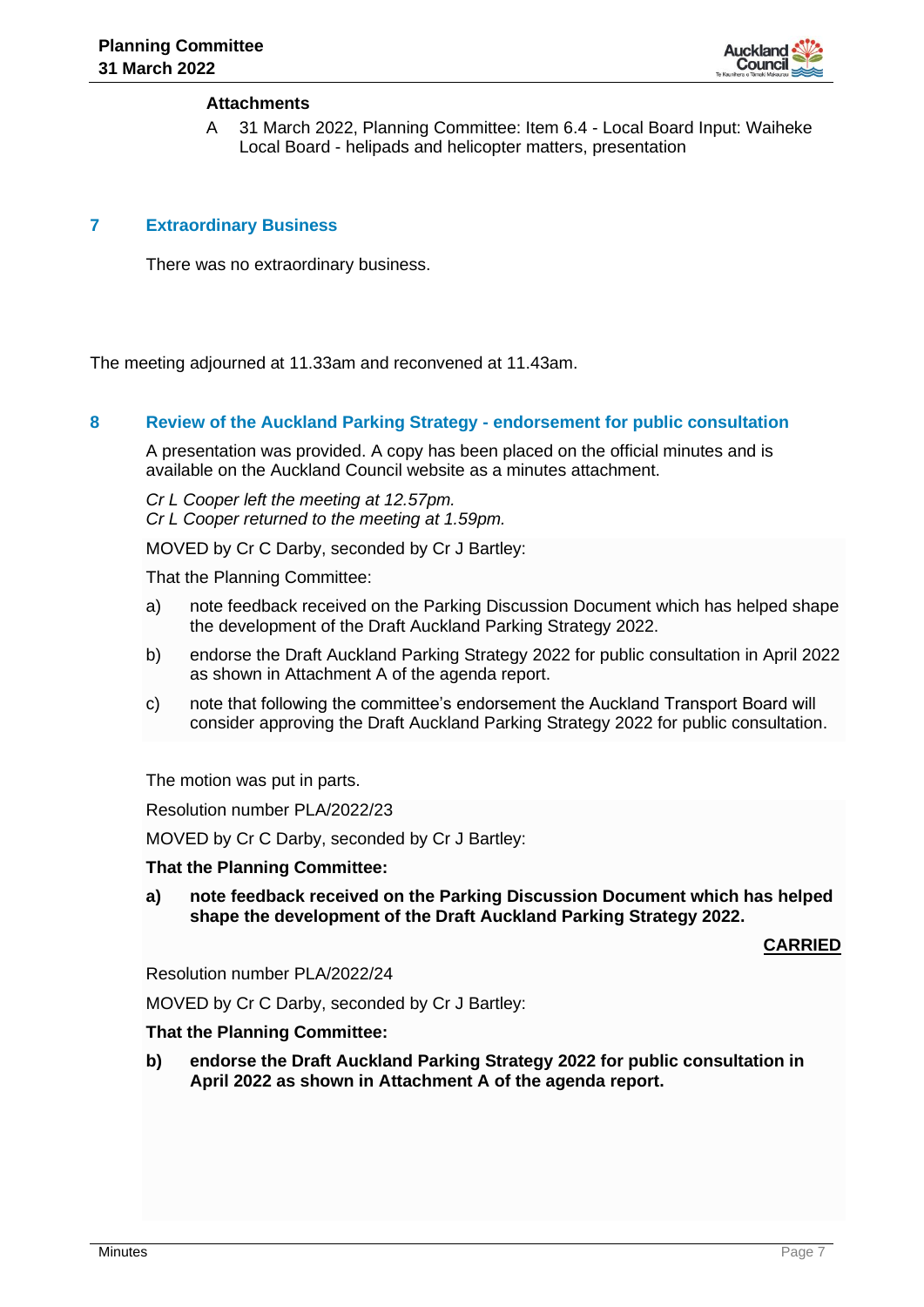

A division was called for, voting on which was as follows:

| <u>For</u>               | Against                     | Abstained |
|--------------------------|-----------------------------|-----------|
| Cr J Bartley             | Cr C Fletcher               |           |
| Cr C Casey               | <b>IMSB Member T Henare</b> |           |
| Deputy Mayor BC Cashmore | Cr T Mulholland             |           |
| Cr E Collins             | Cr D Newman                 |           |
| Cr P Coom                | Cr G Sayers                 |           |
| Cr L Cooper              | Cr D Simpson                |           |
| Cr A Dalton              | Cr S Stewart                |           |
| Cr C Darby               | Cr W Walker                 |           |
| Cr A Filipaina           | Cr J Watson                 |           |
| Mayor P Goff             | <b>IMSB Member K Wilson</b> |           |
| Cr S Henderson           |                             |           |
| Cr R Hills               |                             |           |
| Cr P Young               |                             |           |

The motion was declared **CARRIED** by 13 votes to 10.

**CARRIED**

Resolution number PLA/2022/25

MOVED by Cr C Darby, seconded by Cr J Bartley:

#### **That the Planning Committee:**

**c) note that following the committee's endorsement the Auckland Transport Board will consider approving the Draft Auckland Parking Strategy 2022 for public consultation.**

# **CARRIED**

#### **Attachments**

A 31 March 2022, Planning Committee: Item 8 - Review of the Auckland Parking Strategy - endorsement for public consultation, presentation

The meeting adjourned at 2.26pm and resumed at 3.00pm.

Cr W Walker and Cr D Newman were not present.

Note: From this point forward, agenda items were taken in the following order:

Item

- 10 National Policy Statement on Urban Development Overview
- 11 Changes to the Auckland Unitary Plan and the Auckland District Plan (Hauraki Gulf Islands Section) to deliver better quality intensification and implement the National Policy Statement on Urban Development and Resource Management (Enabling Housing Supply and Other Matters) Act
- 12 National Policy Statement Urban Development Policy Direction for the City **Centre**
- 20 Procedural motion to exclude the public
- C1 CONFIDENTIAL: National Policy Statement on Urban Development Auckland Council Preliminary Response - Endorsement For Public Engagement
- 13 Thriving Town Centres Guidance for Urban Regeneration in Tāmaki Makaurau / Auckland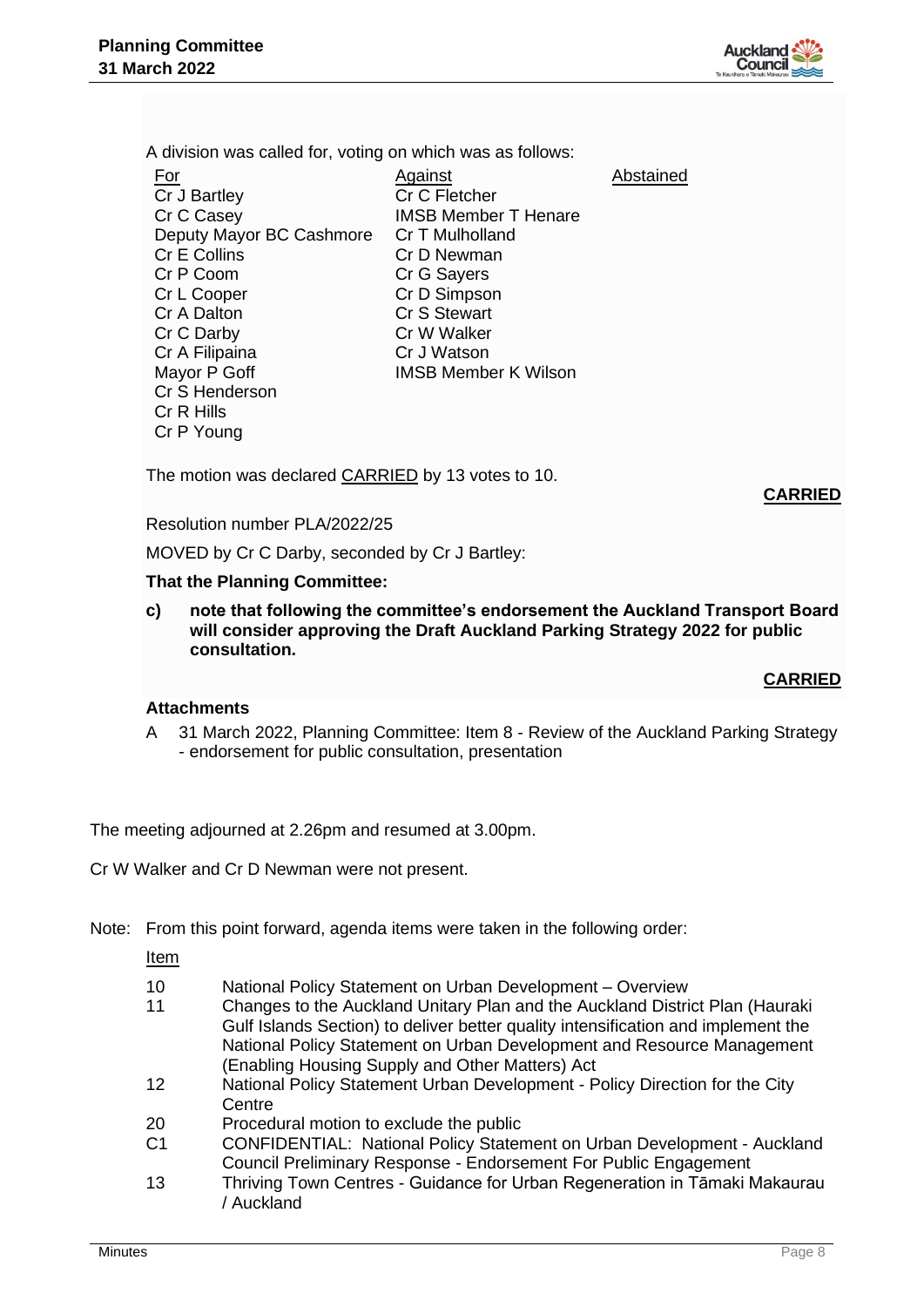

- 15 Auckland Unitary Plan (Operative in Part) Private Plan Change request from the Waitemata District Health Board at Wairaka Precinct (Unitec) RMA Clause 25 decision
- 9 Auckland Cycling and Micromobility Programme Business Case
- 14 Resolutions from the Aotea/Great Barrier, Waiheke and Waitematā Local Boards regarding concerns about helicopter activity
- 17 Auckland Unitary Plan Making Operative Plan Change 54 and Plan Modification 13 - Enabling Rainwater Tank Installation in Residential and Rural Zones
- 18 Summary of Planning Committee information items and briefings (including the forward work programme) – 31 March 2022
- 19 Consideration of Extraordinary Items

# **10 National Policy Statement on Urban Development - Overview**

*Cr W Walker returned to the meeting at 3.03pm. Cr D Newman returned to the meeting at 3.26pm.*

MOVED by Cr C Darby, seconded by Cr J Bartley:

That the Planning Committee:

a) receive the report.

# **Extension of Meeting Time**

Resolution number PLA/2022/26

At 3.59pm, it was:

MOVED by Cr C Darby, seconded by Cr W Walker:

# **That the Planning Committee:**

**a) agree pursuant to Standing Order 1.1.3, that an extension of time be granted, until the business of the agenda is complete.**

# **CARRIED**

The motion was put.

Resolution number PLA/2022/27

MOVED by Cr C Darby, seconded by Cr J Bartley:

# **That the Planning Committee:**

**a) receive the report.**

# **CARRIED**

Meeting adjourned at 4.33pm and reconvened at 4.41pm

Cr E Collins was not present.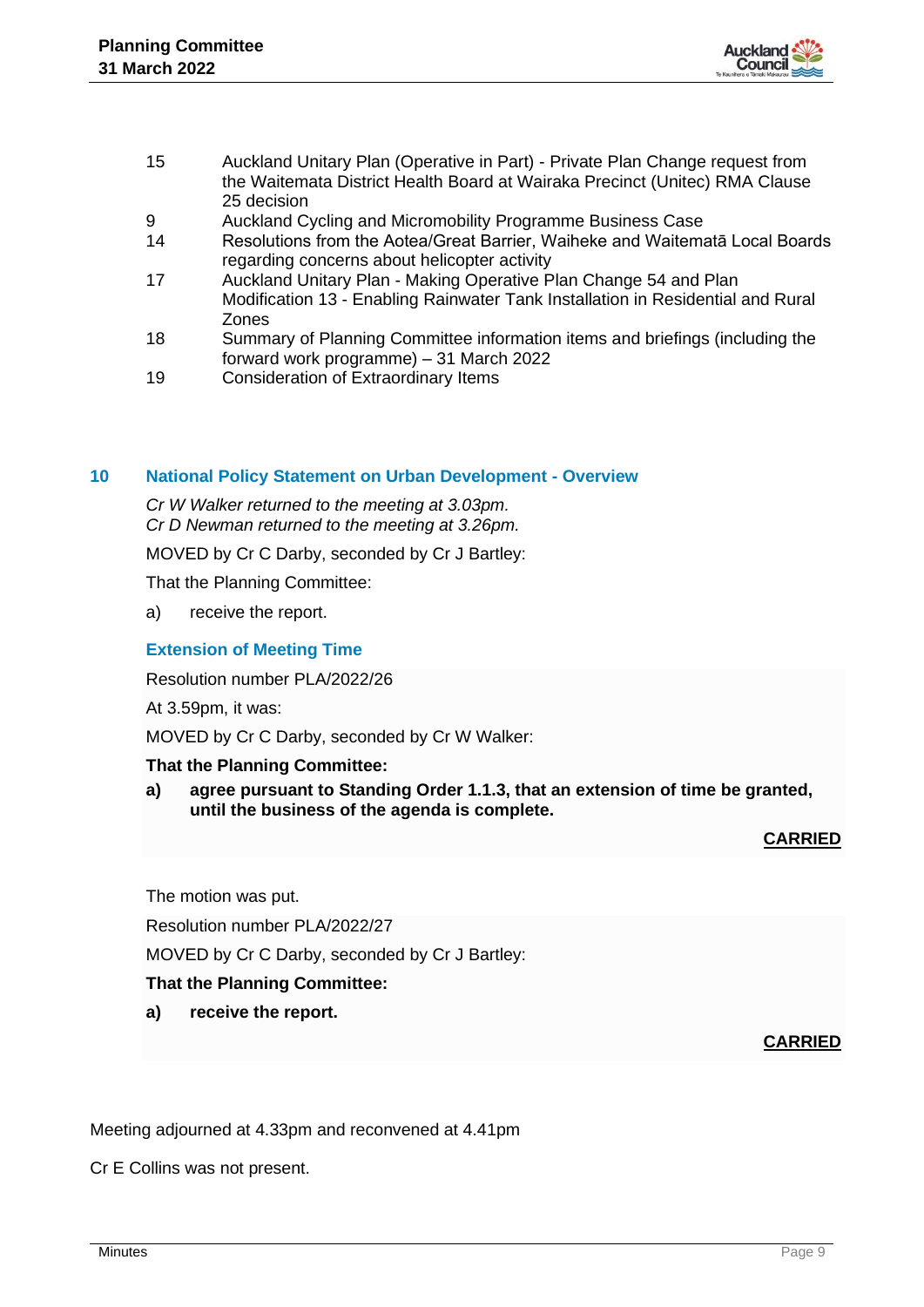

#### **11 Changes to the Auckland Unitary Plan and the Auckland District Plan (Hauraki Gulf Islands Section) to deliver better quality intensification and implement the National Policy Statement on Urban Development and Resource Management (Enabling Housing Supply and Other Matters) Act**

A presentation was provided. A copy has been placed on the official minutes and is available on the Auckland Council website as a minutes attachment.

Note: changes were made to the original recommendation amending cause b) i) with the agreement of the meeting.

Resolution number PLA/2022/28

MOVED by Cr C Darby, seconded by Cr J Bartley:

#### **That the Planning Committee:**

- **a) endorse the further investigation of changes to the Auckland Unitary Plan and the Auckland District Plan (Hauraki Gulf Islands Section) to address the five issues discussed in the agenda report that arise from the mandatory removal of parking minimums under the National Policy Statement Urban Development.**
- **b) endorse the further investigation of changes to the Auckland Unitary Plan to:**
	- **i) introduce planning provisions for residential private ways to achieve better quality outcomes**
	- **ii) amend the zone provisions to:**
		- **A) enable building heights of least six storeys in walkable catchments as required by the Policy 3(c) of the National Policy Statement on Urban Development**
		- **B) incorporate the Medium Density Residential Standards in the relevant residential zones, as required by the Resource Management (Enabling Housing Supply and Other Matters) Amendment Act 2021**
		- **C) provide for quality built environment outcomes in residential areas of Auckland as discussed in the agenda report.**

# **CARRIED**

- Note: Pursuant to Standing Order 1.8.6, the following councillors requested their abstention from the vote be recorded as follows:
	- Cr C Fletcher clause b)
	- Cr D Simpson clause b)
	- Cr J Watson clauses b) ii) A) and b) ii) B)
- Note: Pursuant to Standing Order 1.8.6, the following councillors requested their dissenting votes be recorded:
	- Cr S Stewart
	- Cr W Walker

#### **Attachments**

A 31 March 2022, Planning Committee: Item 11 - Changes to the Auckland Unitary Plan and the Auckland District Plan (Hauraki Gulf Islands Section) to deliver better quality intensification and implement the NPS on Urban Development, presentation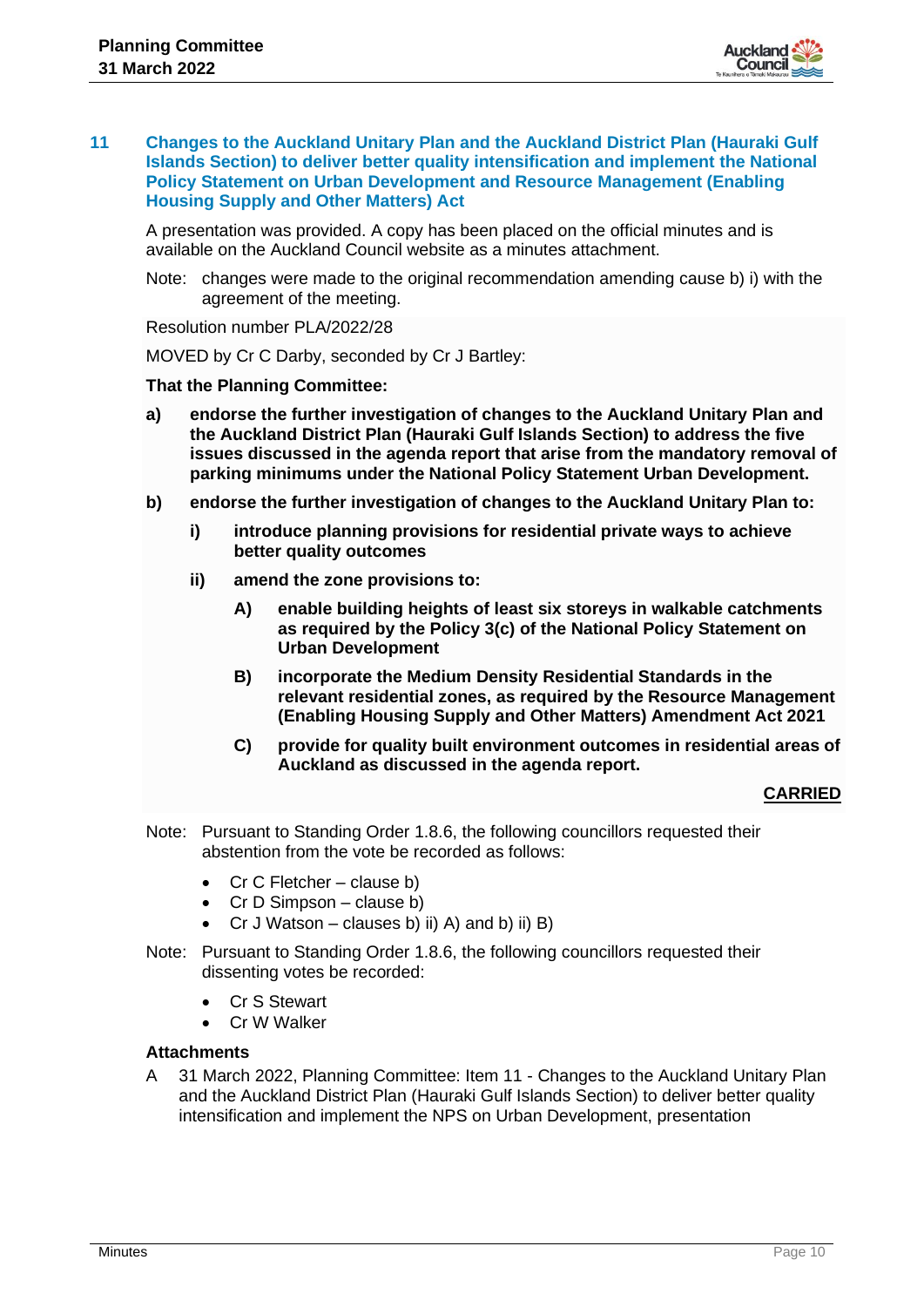

#### **12 National Policy Statement Urban Development - Policy Direction for the City Centre**

A presentation was provided. A copy has been placed on the official minutes and is available on the Auckland Council website as a minutes attachment.

*Cr L Cooper left the meeting at 5.28pm.*

Resolution number PLA/2022/29

MOVED by Cr C Darby, seconded by Cr J Bartley:

#### **That the Planning Committee:**

- **a) approve the following policy direction for implementing Policy 3(a) in the National Policy Statement on Urban Development relating to the city centre:**
	- **i) Fewer, simpler, more targeted controls**
	- **ii) Protecting sunlight and daylight to open spaces**
	- **iii) Protecting amenity and retaining the "human scale" of streets**
	- **iv) Enabling tall slender towers with space between them to allow sunlight, daylight and views to permeate the city centre**
	- **v) Protecting local and regionally significant views**
	- **vi) Protecting the outcomes achieved by the existing city centre precincts**
	- **vii) Protecting the relationship between the city centre and the Waitemata Harbour**
	- **viii) Protecting historic heritage in the city centre**
	- **ix) Promoting climate change resilience.**
- **b) approve in principle the removal of the general building height and floor area ratio standards in the city centre, and the application of alternative built form standards in line with the principles set out above.**

#### **CARRIED**

- Note: Pursuant to Standing Order 1.8.6, the following councillors requested their abstention from the vote be recorded:
	- Cr C Fletcher
	- Cr T Mulholland
	- Cr S Stewart
	- Cr S Simpson

#### **Attachments**

A 31 March 2022, Planning Committee: Item 12 - National Policy Statement Urban Development - Policy Direction for the City Centre, presentation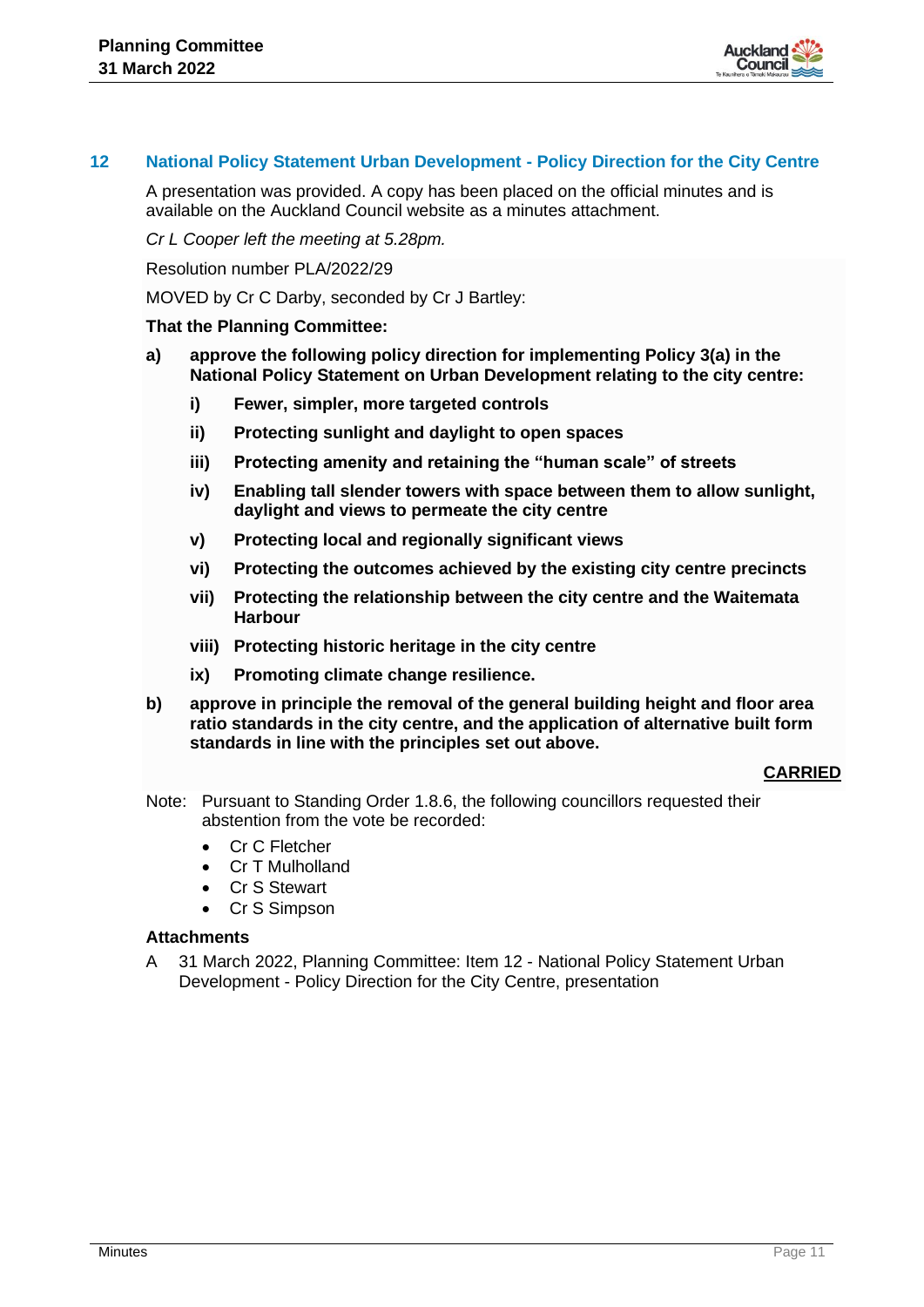

# **20 Procedural motion to exclude the public**

*Cr E Collins returned to the meeting at 5.45pm.*

Resolution number PLA/2022/30

MOVED by Cr C Darby, seconded by Cr J Bartley:

**That the Planning Committee:**

**a) exclude the public from the following part(s) of the proceedings of this meeting.**

**The general subject of each matter to be considered while the public is excluded, the reason for passing this resolution in relation to each matter, and the specific grounds under section 48(1) of the Local Government Official Information and Meetings Act 1987 for the passing of this resolution follows.**

**This resolution is made in reliance on section 48(1)(a) of the Local Government Official Information and Meetings Act 1987 and the particular interest or interests protected by section 6 or section 7 of that Act which would be prejudiced by the holding of the whole or relevant part of the proceedings of the meeting in public, as follows:**

| Reason for passing this<br>Particular interest(s) protected<br>Ground(s) under section 48(1)<br>for the passing of this resolution<br>resolution in relation to each<br>(where applicable)<br>matter<br>s48(1)(a)<br>The public conduct of the part of<br>s7(2)(c)(ii) - The information is<br>the meeting would be likely to<br>subject to an obligation of<br>The public conduct of the part of<br>result in the disclosure of<br>confidence and the making<br>the meeting would be likely to<br>available of the information<br>information for which good<br>result in the disclosure of<br>reason for withholding exists<br>would be likely to damage the<br>information for which good<br>under section 7.<br>public interest.<br>reason for withholding exists<br>under section 7.<br>s7(2)(g) - The withholding of the<br>information is necessary to<br>maintain legal professional<br>privilege.<br>$s7(2)(i)$ - The withholding of the<br>information is necessary to<br>prevent the disclosure or use of<br>official information for improper<br>gain or improper advantage.<br>In particular, the report contains<br>the council's preliminary<br>response to the National Policy<br><b>Statement on Urban</b><br><b>Development and Resource</b><br><b>Management (Enabling Housing</b><br>Supply and Other Matters) Act. | Response - Engorsement For Public Engagement |                                 |  |  |  |  |
|-----------------------------------------------------------------------------------------------------------------------------------------------------------------------------------------------------------------------------------------------------------------------------------------------------------------------------------------------------------------------------------------------------------------------------------------------------------------------------------------------------------------------------------------------------------------------------------------------------------------------------------------------------------------------------------------------------------------------------------------------------------------------------------------------------------------------------------------------------------------------------------------------------------------------------------------------------------------------------------------------------------------------------------------------------------------------------------------------------------------------------------------------------------------------------------------------------------------------------------------------------------------------------------------------------------------------------------------|----------------------------------------------|---------------------------------|--|--|--|--|
|                                                                                                                                                                                                                                                                                                                                                                                                                                                                                                                                                                                                                                                                                                                                                                                                                                                                                                                                                                                                                                                                                                                                                                                                                                                                                                                                         |                                              |                                 |  |  |  |  |
| legal advice.                                                                                                                                                                                                                                                                                                                                                                                                                                                                                                                                                                                                                                                                                                                                                                                                                                                                                                                                                                                                                                                                                                                                                                                                                                                                                                                           |                                              | The report has been informed by |  |  |  |  |

#### **C1 National Policy Statement on Urban Development - Auckland Council Preliminary Response - Endorsement For Public Engagement**

#### **The text of these resolutions is made available to the public who are present at the meeting and form part of the minutes of the meeting.**

# **CARRIED**

- Note: Pursuant to Standing Order 1.8.6, the following councillors requested their dissenting votes be recorded:
	- Cr S Stewart
	- Cr W Walker
	- Cr J Watson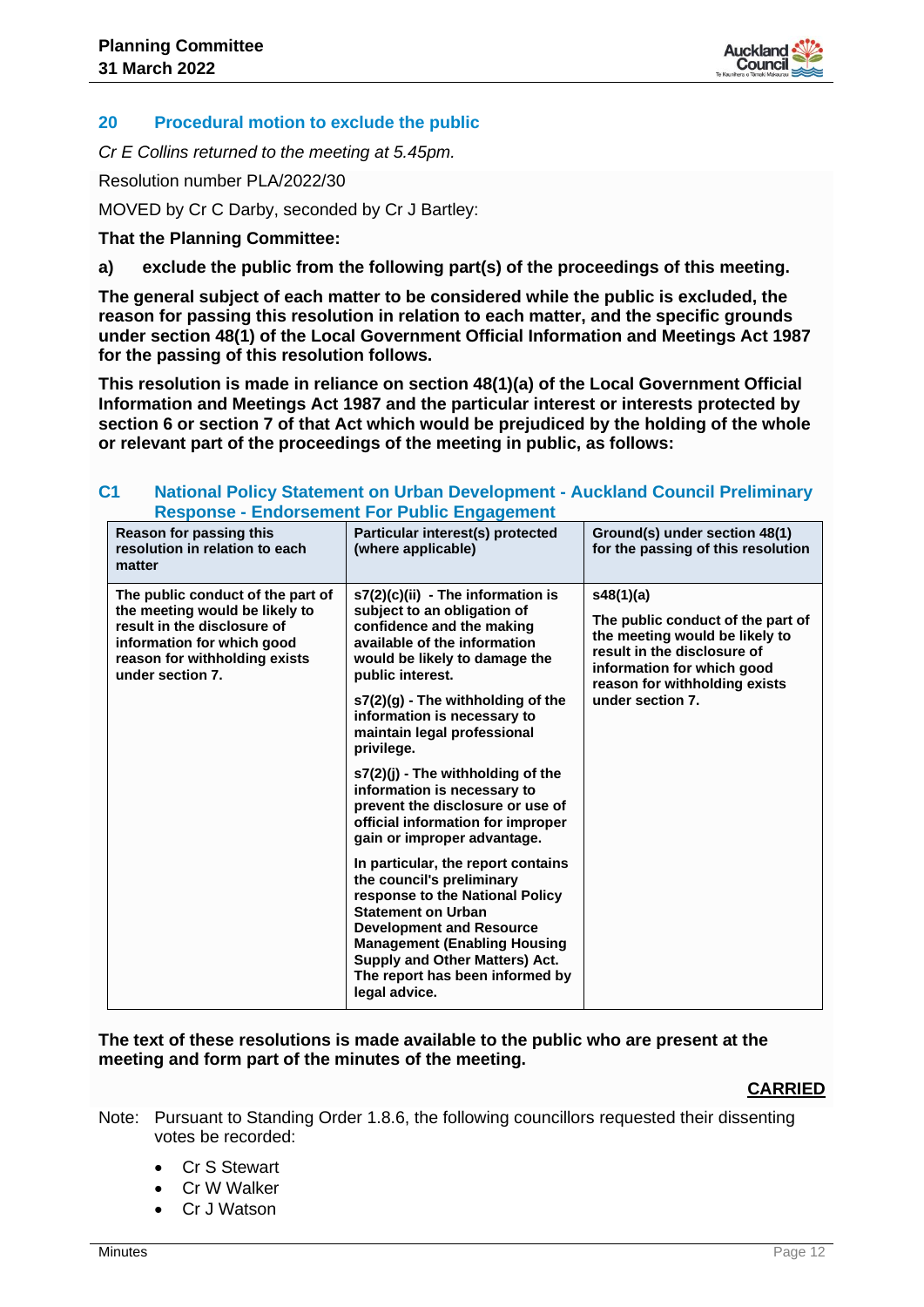

*Cr D Newman retired from the meeting at 5.55pm.*

5.55pm The public was excluded.

Resolutions in relation to the confidential items are recorded in the confidential section of these minutes and are not publicly available.

8.53pm The public was re-admitted.

#### **RESTATEMENTS**

It was resolved while the public was excluded:

# **C1 National Policy Statement on Urban Development - Auckland Council Preliminary Response - Endorsement For Public Engagement**

Resolution number PLA/2022/31

MOVED by Cr C Darby, seconded by Mayor P Goff:

That the Planning Committee:

m) agree that the report, attachments and the resolutions of the Planning Committee remain confidential until public engagement begins on the council's preliminary response to the National Policy Statement on Urban Development 2020 and the Resource Management (Enabling Housing Supply and Other Matters) Amendment Act 2021.

# **13 Thriving Town Centres - Guidance for Urban Regeneration in Tāmaki Makaurau / Auckland**

A presentation was provided. A copy has been placed on the official minutes and is available on the Auckland Council website as a minutes attachment.

Resolution number PLA/2022/33

MOVED by Cr E Collins, seconded by Cr L Cooper:

#### **That the Planning Committee:**

**a) endorse "Thriving Town Centres – Guidance for urban regeneration in Tāmaki Makaurau / Auckland" (Attachment A of the agenda report) as a guidance document for Eke Panuku.** 

#### **CARRIED UNANIMOUSLY**

#### **Attachments**

A 31 March 2022, Planning Committee: Item 13 - Thriving Town Centres - Guidance for Urban Regeneration in Tāmaki Makaurau / Auckland, presentation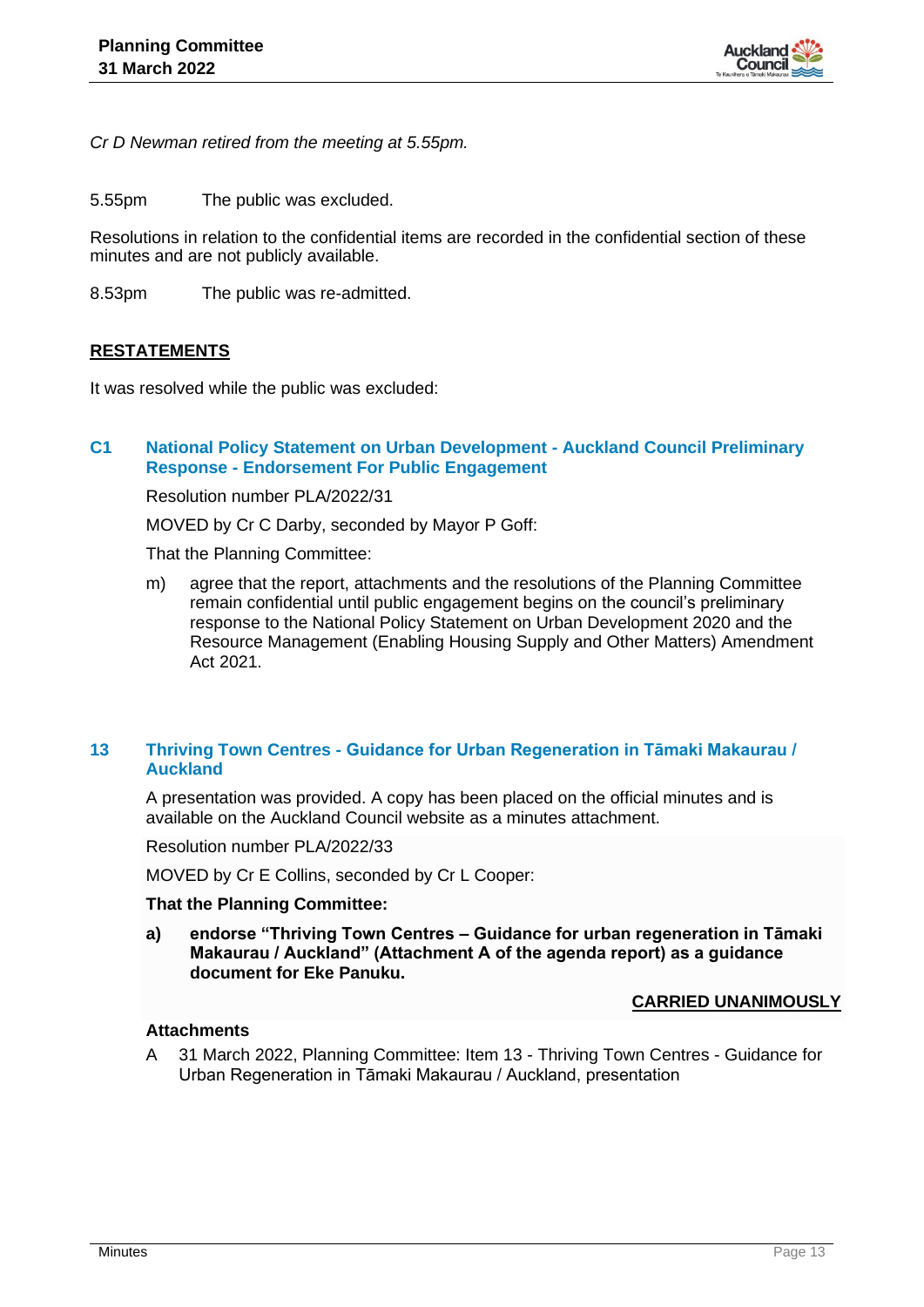

#### **15 Auckland Unitary Plan (Operative in Part) - Private Plan Change request from the Waitemata District Health Board at Wairaka Precinct (Unitec) RMA Clause 25 decision**

Resolution number PLA/2022/34

MOVED by Cr A Dalton, seconded by Deputy Mayor BC Cashmore:

#### **That the Planning Committee:**

- **a) accept the private plan change request by Waitemata District Health Board (proposed plan change text included as Attachment A), pursuant to clause 25(2)(b) Schedule 1 Resource Management Act 1991, for the following reasons:**
	- **i) Accepting the private plan change request enables the matters raised by the requestor to be considered on their merits, during a public participatory planning process.**
	- **ii) It is inappropriate to adopt the private plan change. The private plan change proposal is not a matter under consideration in council's policy work programme. The private plan change does not address a gap in the Auckland Unitary Plan (Operative in Part) 2016, introduce a new policy direction, nor does the private plan change have broad application by seeking to change provisions that apply across the region.**
	- **iii) The grounds to reject a private plan change request under clause 25(4) are limited and no ground is met by this private plan change.** 
		- **A) The request is not frivolous; the requestor provided supporting technical information and the private plan change has a resource management purpose. The request is not vexatious; the requestor is not acting in bad faith by lodging a private plan change request.**
		- **B) The substance of the request has not been considered within the last two years.**
		- **C) A coarse-grain assessment of the request indicates that specific parts of the proposal, in particular the removal of "key open space (private)" from 119A Carrington Road and the removal of the shared path from 3A Carrington Road without providing for replacement locations, are inconsistent with the provisions of the Wairaka Precinct and may be inconsistent with the Regional Policy Statement. However, a commitment to addressing this within the wider Wairaka Precinct has been set out in a letter from the Ministry of Housing and Urban Development, and additional concerns can be raised through the submission and hearing process. It is not recommended that council reject the private plan change request on the basis that it would make the plan inconsistent with Part 5.**
		- **D) The coarse-grain assessment of the request does not indicate that the private plan change is not in accordance with sound resource management practice. Whether the private plan change request's objectives are the most appropriate way of achieving the promotion of sustainable management will be tested through the submission and hearing processes.**
		- **E) The provisions of the Auckland Unitary Plan (Operative in Part) 2016 subject to the private plan change request have been operative for at least two years.**